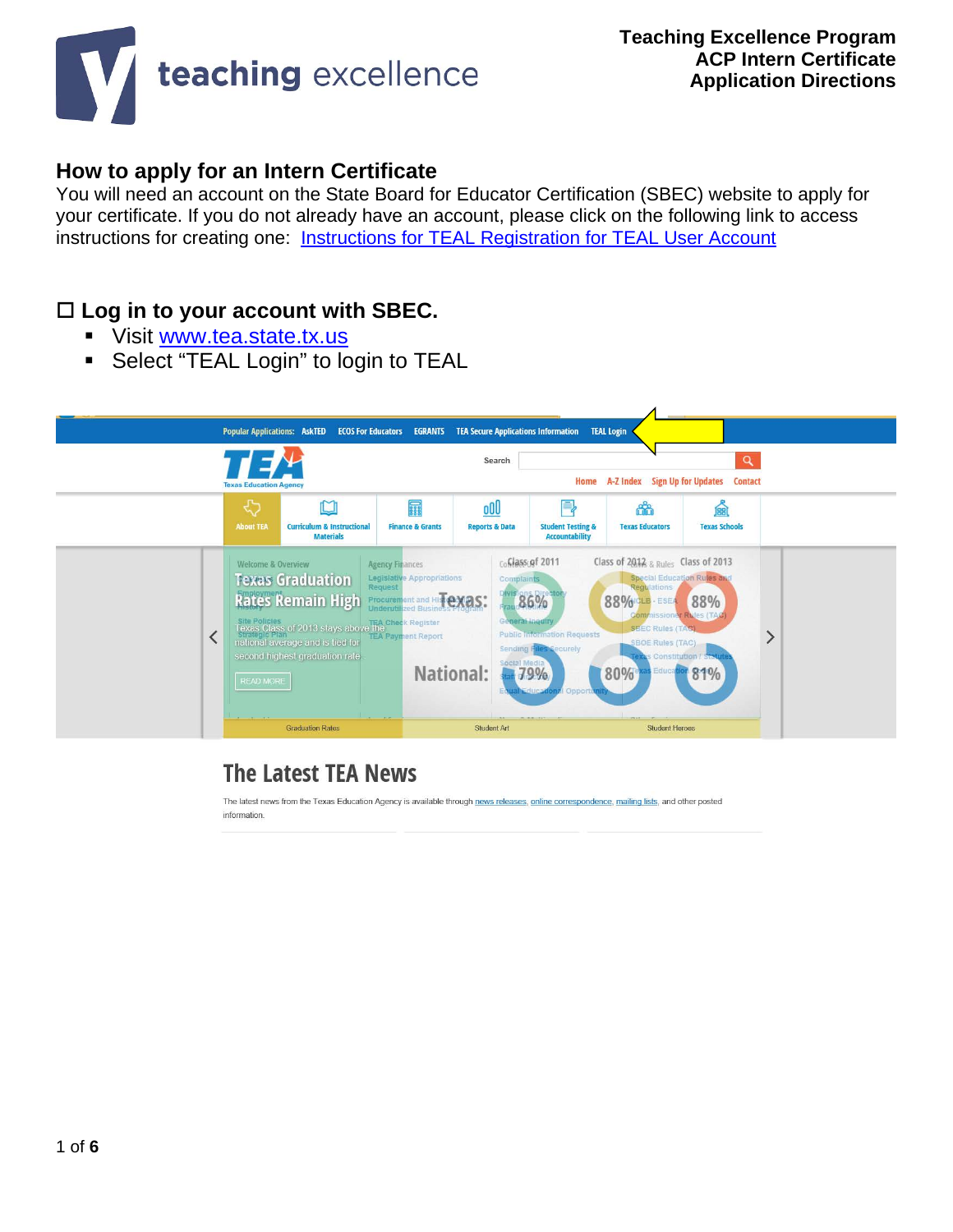

**Enter your Username and Password to log on.** 

| <b>TEXAS EDUCATION AGENCY</b>                                                                                                                                                                                                                                                                                                                   |
|-------------------------------------------------------------------------------------------------------------------------------------------------------------------------------------------------------------------------------------------------------------------------------------------------------------------------------------------------|
| <b>TEA Login (TEAL)</b><br>NOTICE: TEA Web Applications will not be available each Sunday morning from 5:00am<br>to 2:00pm due to routine maintenance. Please do not access your applications during<br>this time period. You could lose data.<br>Don't have an account? Request New User Account                                               |
| Username:<br>Password:<br><b>TEASE Login</b><br>Login                                                                                                                                                                                                                                                                                           |
| To log in, type your username and password and then click "Login". Please<br>refer to the help documentation for more information.<br><b>Online User Training</b>                                                                                                                                                                               |
| Forgot your password?<br><b>Forgot your username?</b><br><b>WARNING:</b> Unauthorized use of this system or its data is prohibited; usage may be subject to<br>security testing and monitoring; misuse is subject to criminal prosecution; and users have no<br>expectation of privacy except as otherwise provided by applicable privacy laws. |

Click the blue link "Educator" to access your Educator account.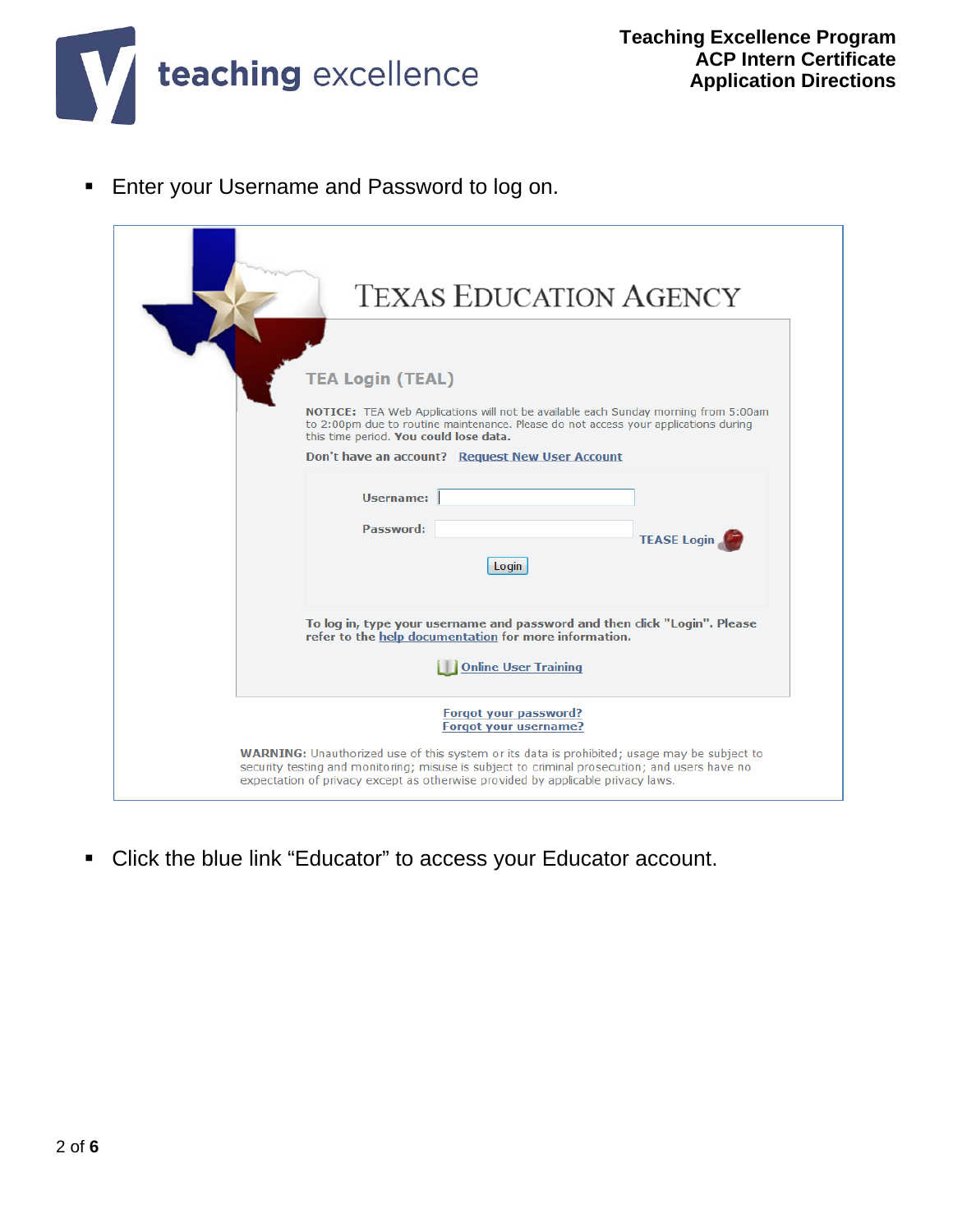

# **Texas Education Agency**

User and Access Management

| Access Applications                                                                       |                                                                                      |
|-------------------------------------------------------------------------------------------|--------------------------------------------------------------------------------------|
| My To-Do List<br>Requests I've Submitted                                                  | <b>Educator Certification Online System for Educators</b>                            |
| Change My Password<br>My Security Questions<br>My Application Accounts<br>Edit My Profile | Educator Certification Online System for external educator users                     |
|                                                                                           | Please click the blue link below to access your Educator account.<br><b>Educator</b> |
| <b>Link TEASE Accounts</b>                                                                | <b>TEA ID:</b>                                                                       |

**Set up your Educator Profile or make edits if needed.** 

|                                                                                                                                                                                                                                                 |                                                                                                                                                                                                                                                                                                                                                                                | <b>Educator Certification Online System</b>                                                                                                                                                                                                                                                                                                                                                                                                                                                                                                                                                                                                        |  |
|-------------------------------------------------------------------------------------------------------------------------------------------------------------------------------------------------------------------------------------------------|--------------------------------------------------------------------------------------------------------------------------------------------------------------------------------------------------------------------------------------------------------------------------------------------------------------------------------------------------------------------------------|----------------------------------------------------------------------------------------------------------------------------------------------------------------------------------------------------------------------------------------------------------------------------------------------------------------------------------------------------------------------------------------------------------------------------------------------------------------------------------------------------------------------------------------------------------------------------------------------------------------------------------------------------|--|
|                                                                                                                                                                                                                                                 |                                                                                                                                                                                                                                                                                                                                                                                | Welcome, Jeanne Fruge<br>Logoff<br><b>TEA ID Number:</b>                                                                                                                                                                                                                                                                                                                                                                                                                                                                                                                                                                                           |  |
| <b>Main Menu</b>                                                                                                                                                                                                                                |                                                                                                                                                                                                                                                                                                                                                                                | <b>Educator Profile Setup</b>                                                                                                                                                                                                                                                                                                                                                                                                                                                                                                                                                                                                                      |  |
| <b>Application/Fee Status</b><br><b>Fingerprint Status</b><br><b>Applications</b><br><b>View Certificates</b><br><b>View Examinations</b><br>Approved Programs<br><b>Change Address</b><br><b>Change Password</b><br><b>Satisfaction Survey</b> | <b>TEA ID:</b><br>*First Name: Jeanne<br>Middle Name: M<br>*Last Name: Fruge<br>Maiden Name:<br>Suffix:<br>To submit a name change please email to the TEA the following:<br>1. your SSN or TEA ID number<br>2. your name as it is currently displayed in your profile<br>3. the way you would like it to appear on your certificate<br>To email us for this change Click Here | *Gender: Female v<br>*Date of Birth: Month 3 $\blacktriangleright$ Day 13 $\blacktriangleright$ Year<br>*Phone Number: (713 ) 515 - 0542<br>*Ethnicity/Race: Not Available<br>*Driver License #:<br>*DL State: Texas<br>If your name is incorrect, please email the TEA to submit a name change on your profile. The way your first, middle, and last name appear in your profile is how your certificate will<br>read. Your name must appear exactly as it appears on your valid state ID.<br>After you have received an email confirming that your name change is complete, then you can apply for an updated certificate with your name change. |  |

- Press Continue and arrive at the "Educator Main Menu"
- Select "Applications" and then "Intern Certificate Texas Program"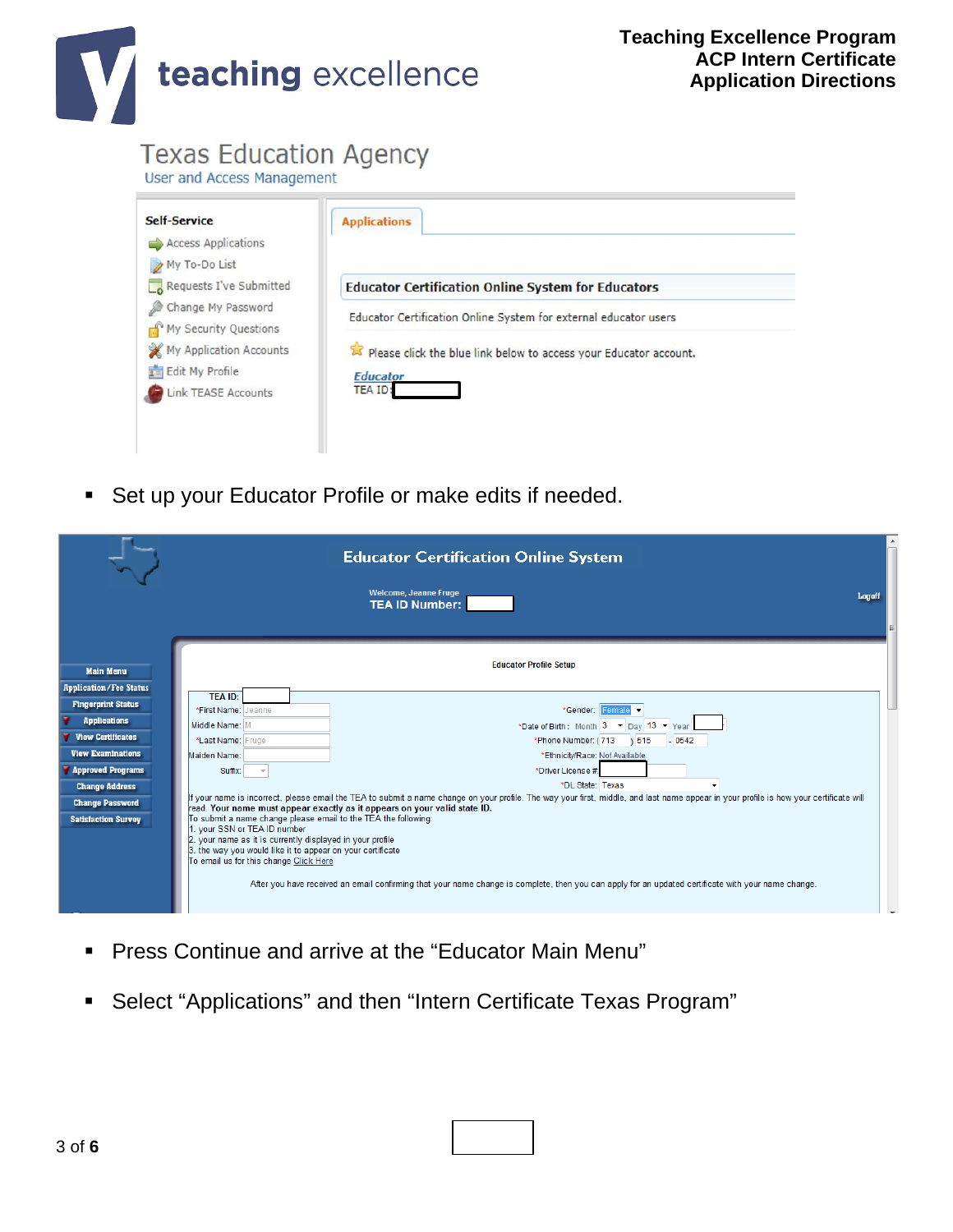



Have payment method ready, and select "Apply for Certification"

*\*Please note that this is your Intern certificate. This certificate allows you to teach in a Texas classroom during your ACP Internship year. It is not your Standard Teaching Certificate. You will apply for your Standard Certificate upon completion of TE ACP.*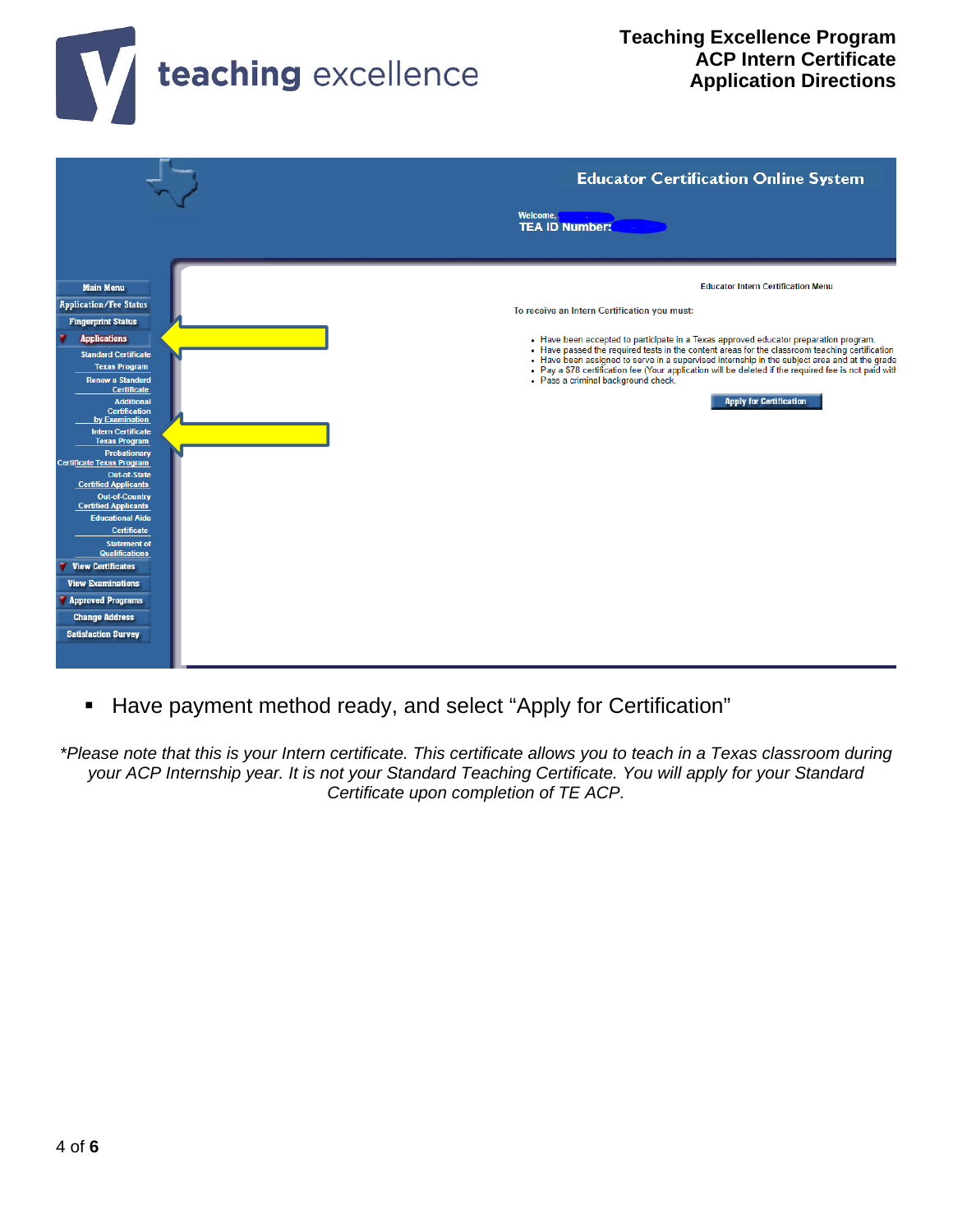



 Read, complete, and sign the "Educator Application for Initial Certificate". Please pay close attention to the notes embedded below.